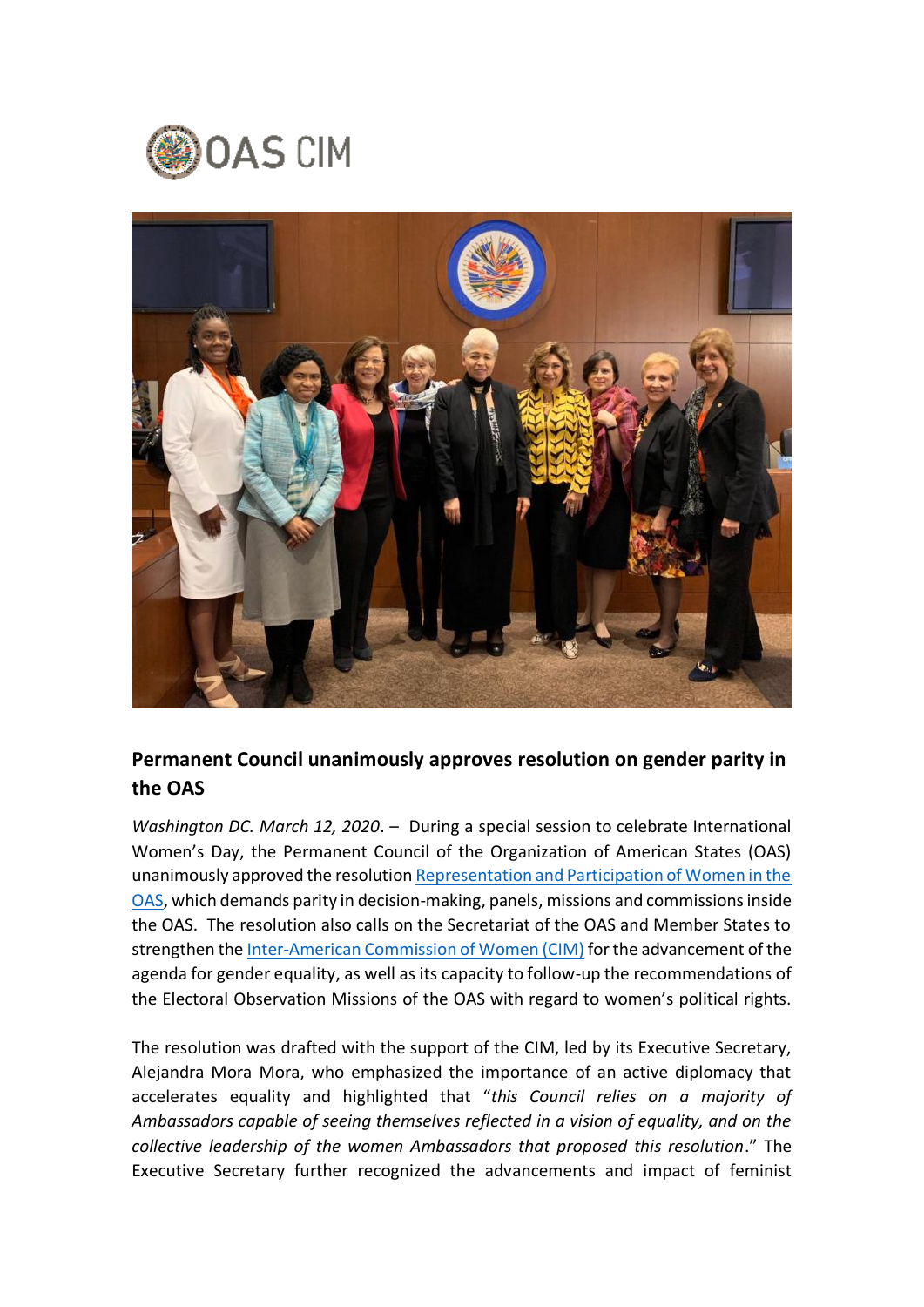movements in the region and highlighted the daily struggles of women, both in the private and and public spheres.

The resolution was spearheaded by the Permanent Representative of Panama to the OAS, Ambassador María Roquebert León, with the support of the Permanent Representative of Costa Rica, Ambassador Montserrat Solano Carboni and the Permanent Representative of Mexico, Ambassador Luz Elena Baños Rivas. Ambassador Roquebert stressed the importance of taking immediate action to guarantee the participation and representation of women as an essential condition to strengthen democracy. "*Women represent 50% of the world population, which is why they should be represented in every domain, including politics*", concluded the Ambassador.

For his part the Secretary General of the OAS, Luis Almagro expressed his full commitment to women´s rights. "Achieving parity in the OAS, which is what this resolution aims at, has a value in and of itself, but it is also instrumental: we must lead by example and to do so we will back parity in the hemisphere from an OAS with parity," said the Secretary General.

The approval of this resolution builds on other actions of the CIM with the goal of identifying equality accelerators that, once approved by the Ministers of Women and high-level authorities on gender in the region will be position the CIM in the review process for the 25th anniversary of the Beijing Declaration and Platform for Action. This document reflects and highlights the three thematic axes of the CIM: prevention of violence against women; recognition of unpaid work and care for the economic empowerment of women; and parity in all decision-making spaces as a prerequisite to safeguard sustainable sustain ble sustain the democracies.

The [CIM/OAS](http://www.oas.org/en/cim/default.asp) is the main political forum in the region for the recognition of the human rights of women and gender equality. Since its creation in 1928, the CIM has played a prominent and strategic role in the promotion of women's rights in the hemisphere.